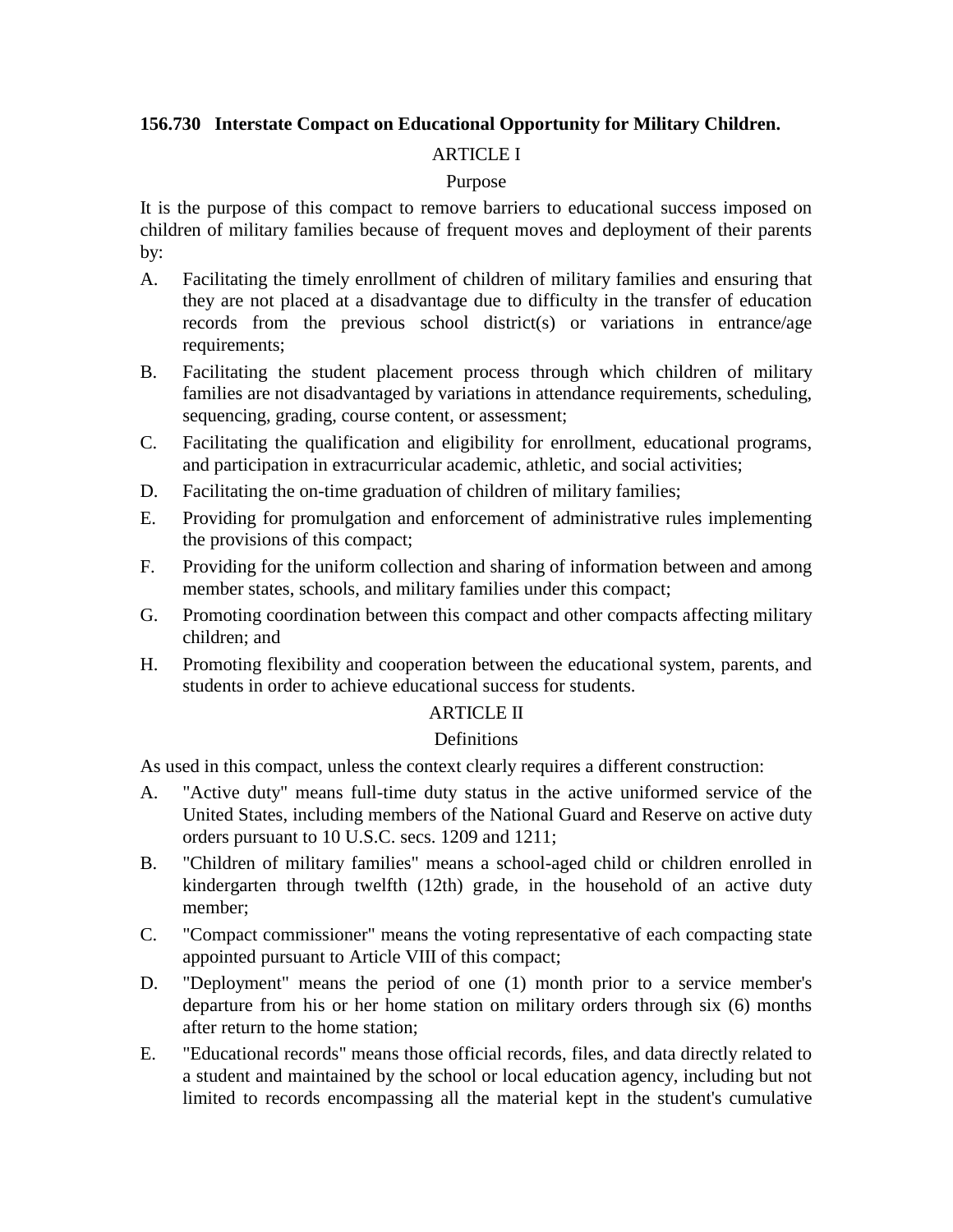folder such as general identifying data, records of attendance and of academic work completed, records of achievement and results of evaluative tests, health data, disciplinary status, test protocols, and individualized education programs;

- F. "Extracurricular activities" means a voluntary activity sponsored by the school or local education agency or an organization sanctioned by the local education agency. Extracurricular activities include but are not limited to preparation for and involvement in public performances, contests, athletics competitions, demonstrations, displays, and club activities;
- G. "Interstate Commission on Educational Opportunity for Military Children" means the commission created under Article IX of this compact, which is generally referred to as "Interstate Commission";
- H. "Local education agency" means a public authority legally constituted by the state as an administrative agency to provide control of and direction for kindergarten through twelfth (12th) grade public educational institutions;
- I. "Member state" means a state that has enacted this compact;
- J. "Military installation" means a base, camp, post, station, yard, center, homeport facility for any ship, or other activity under the jurisdiction of the Department of Defense, including any leased facility, which is located within any of the several States, the District of Columbia, the Commonwealth of Puerto Rico, the U.S. Virgin Islands, Guam, American Samoa, the Northern Marianas Islands and any other U.S. Territory. Such term does not include any facility used primarily for civil works, rivers, and harbor projects, or flood control projects;
- K. "Non-member state" means a state that has not enacted this compact;
- L. "Receiving state" means the state to which a child of a military family is sent, brought, or caused to be sent or brought;
- M. "Rule" means a written statement by the Interstate Commission promulgated pursuant to Article XII of this compact that is of general applicability, implements, interprets, or prescribes a policy of the compact, or an organizational, procedural, or practice requirement of the Interstate Commission, and has the force and effect of statutory law in a member state, and includes the amendment, repeal, or suspension of an existing rule;
- N. "Sending state" means the state from which a child of a military family is sent, brought, or caused to be sent or brought;
- O. "State" means a state of the United States, the District of Columbia, the Commonwealth of Puerto Rico, the U.S. Virgin Islands, Guam, American Samoa, the Northern Marianas Islands, and any other U.S. Territory;
- P. "Student" means the child of a military family for whom the local education agency receives public funding and who is formally enrolled in kindergarten through twelfth (12th) grade;
- Q. "Transition" means the formal and physical process of transferring from school to school or the period of time in which a student moves from one school in the sending state to another school in the receiving state;
- R. "Uniformed service(s)" means the Army, Navy, Air Force, Marine Corps, and Coast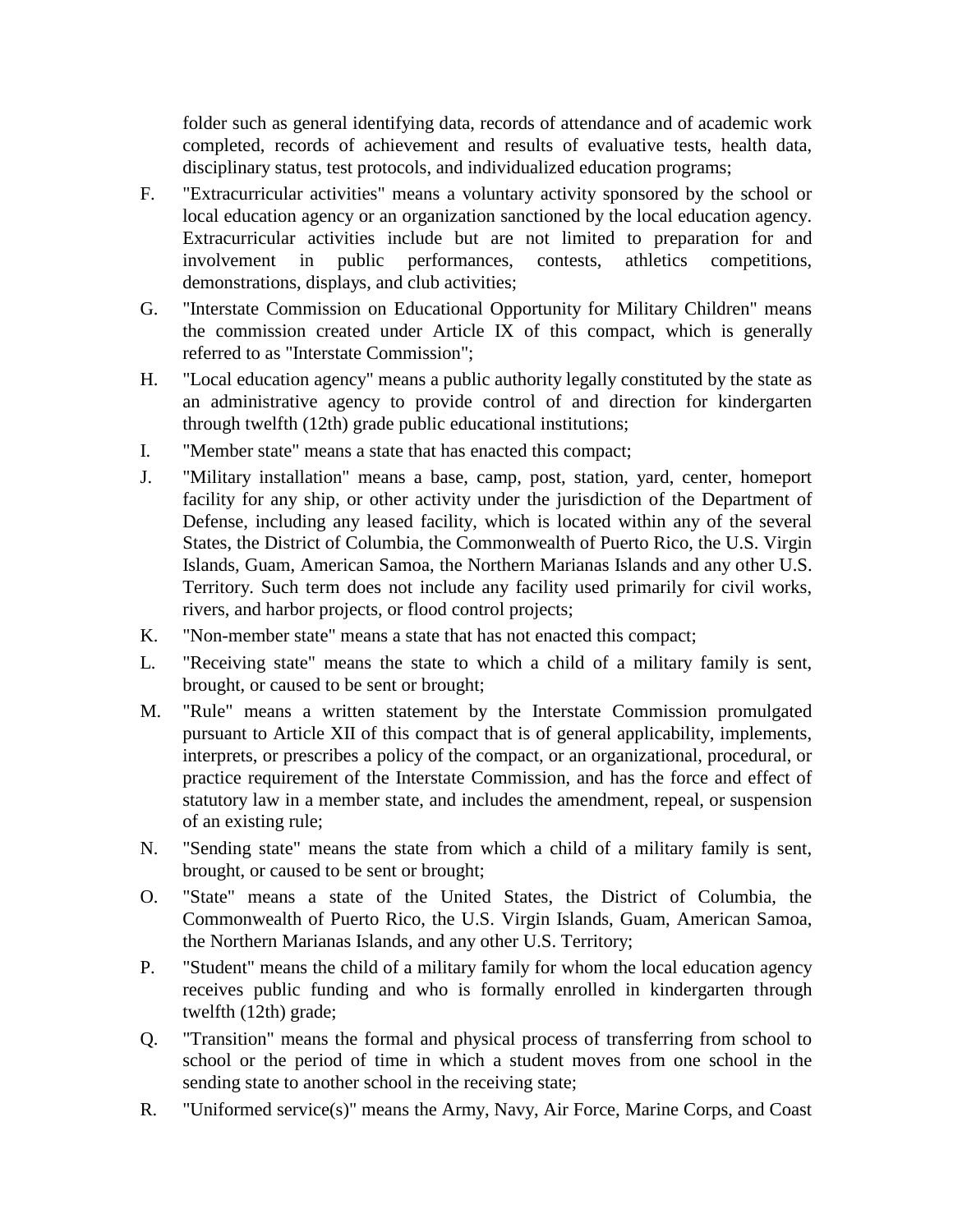Guard, as well as the Commissioned Corps of the National Oceanic and Atmospheric Administration, and Public Health Services; and

S. "Veteran" means a person who served in the uniformed services and who was discharged or released therefrom under conditions other than dishonorable.

# ARTICLE III

## Applicability

- A. Except as otherwise provided in this section, this compact shall apply to the children of:
	- 1. Active duty members of the uniformed services as defined in this compact, including members of the National Guard and Reserve on active duty orders pursuant to 10 U.S.C. secs. 1209 and 1211;
	- 2. Members or veterans of the uniformed services who are severely injured and medically discharged or retired for a period of one (1) year after medical discharge or retirement; and
	- 3. Members of the uniformed services who die on active duty or as a result of injuries sustained on active duty for a period of one (1) year after death.
- B. The provisions of this interstate compact shall only apply to local education agencies as defined in this compact.
- C. The provisions of this compact shall not apply to the children of:
	- 1. Inactive members of the National Guard and Military Reserves;
	- 2. Members of the uniformed services now retired, except as provided for in this section;
	- 3. Veterans of the uniformed services, except as provided for in this section; and
	- 4. Other U.S. Department of Defense personnel and other federal agency civilian and contract employees not defined as active duty members of the uniformed services.

# ARTICLE IV

#### Educational Records and Enrollment

- A. Unofficial or "hand-carried" educational records: In the event that official educational records cannot be released to the parents for the purpose of transfer, the custodian of the records in the sending state shall prepare and furnish to the parent a complete set of unofficial educational records containing uniform information as determined by the Interstate Commission. Upon receipt of the unofficial educational records by a school in the receiving state, the school shall enroll and appropriately place the student based on the information provided in the unofficial records pending validation by the official records, as quickly as possible.
- B. Official educational records/transcripts: Simultaneous with the enrollment and conditional placement of the student, the school in the receiving state shall request the student's official record from the school in the sending state. Upon receipt of this request, the school in the sending state will process and furnish the official educational records to the school in the receiving state within ten (10) days or within such time as is reasonably determined under the rules promulgated by the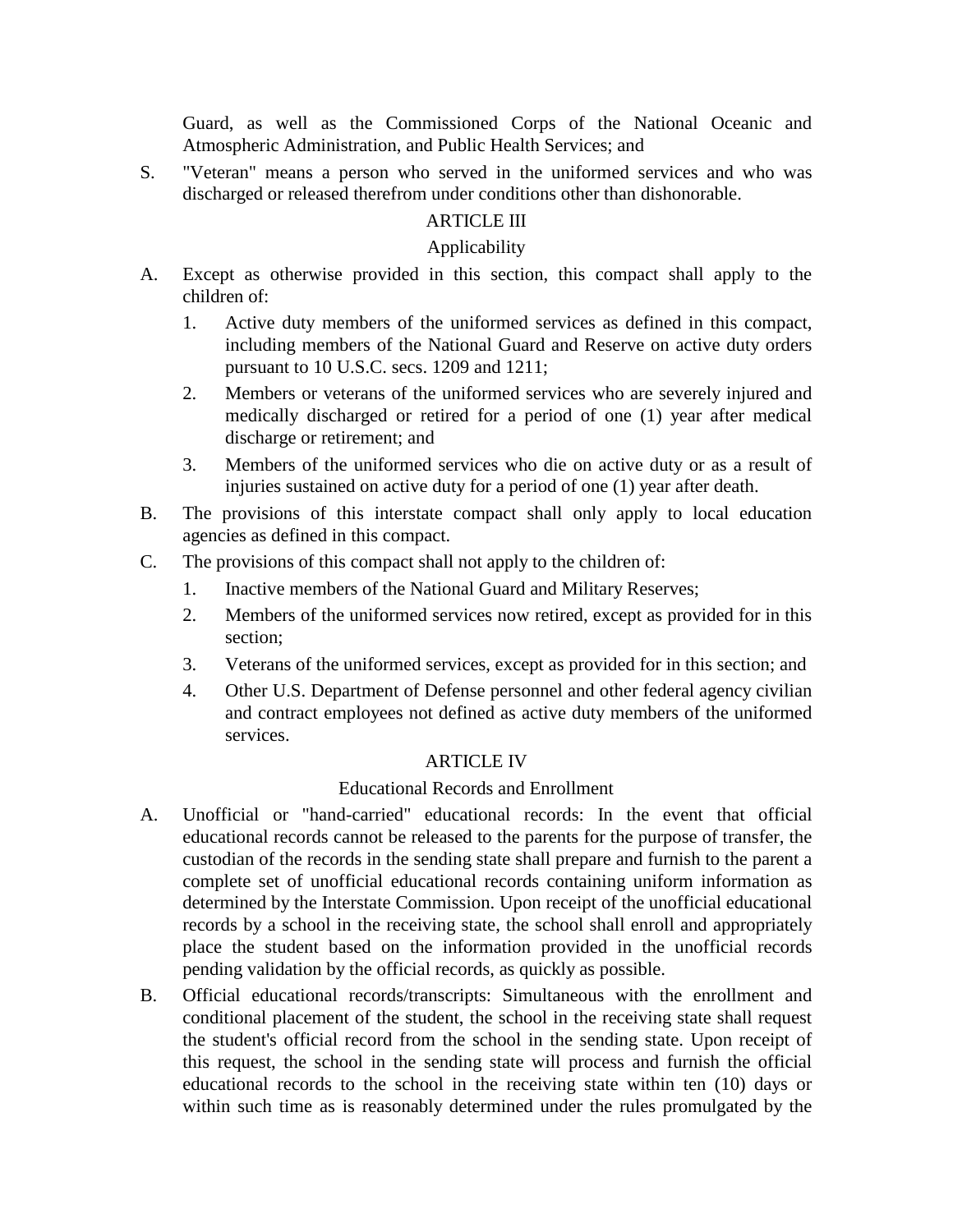Interstate Commission.

- C. Immunizations: Compacting states shall give thirty (30) days from the date of enrollment, or within such time as is reasonably determined under the rules promulgated by the Interstate Commission, for students to obtain any immunization(s) required by the receiving state. For a series of immunizations, initial vaccinations must be obtained within thirty (30) days or within such time as is reasonably determined under the rules promulgated by the Interstate Commission.
- D. Kindergarten and first grade entrance age: Students shall be allowed to continue their enrollment at the grade level in the receiving state commensurate with their grade level (including kindergarten) from a local education agency in the sending state at the time of transition, regardless of age. A student that has satisfactorily completed the prerequisite grade level in the local education agency in the sending state shall be eligible for enrollment in the next highest grade level in the receiving state, regardless of age. A student transferring after the start of the school year in the receiving state shall enter the school in the receiving state on their validated level from an accredited school in the sending state.

## ARTICLE V

## Placement and Attendance

- A. Course placement: When the student transfers before or during the school year, the receiving state shall initially honor placement of the student in educational courses based on the student's enrollment in the sending state school and/or educational assessments conducted at the school in the sending state if the courses are offered. Course placement includes but is not limited to Honors, International Baccalaureate, Advance Placement, vocational, technical, and career pathways courses. Continuing the student's academic program from the previous school and promoting placement in academically and career challenging courses should be paramount when considering placement. This does not preclude the school in the receiving state from performing subsequent evaluations to ensure appropriate placement and continued enrollment of the student in the course(s).
- B. Educational program placement: The receiving state shall initially honor placement of the student in educational programs based on current educational assessments conducted at the school in the sending state or participation/placement in like programs in the sending state. Such programs include but are not limited to:
	- 1. Gifted and talented programs; and
	- 2. English as a second language (ESL).

This does not preclude the school in the receiving state from performing subsequent evaluations to ensure appropriate placement of the student.

- C. Special education services:
	- 1. In compliance with the federal requirements of the Individuals with Disabilities Education Act (IDEA), 20 U.S.C.A. sec. 1400 et seq, the receiving state shall initially provide comparable services to a student with disabilities based on his or her current Individualized Education Program (IEP); and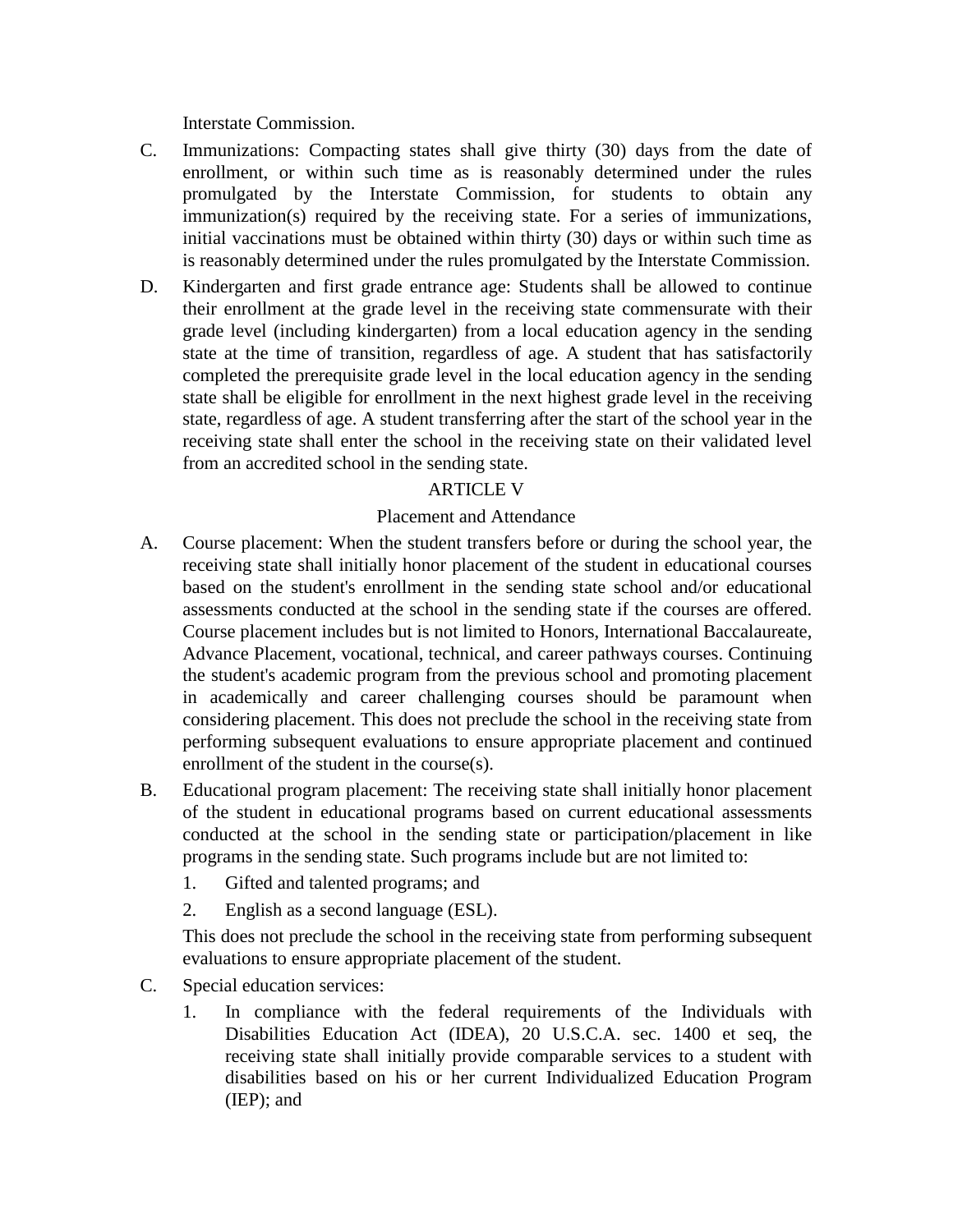- 2. In compliance with the requirements of Section 504 of the Rehabilitation Act, 29 U.S.C.A. sec. 794, and with Title II of the Americans with Disabilities Act, 42 U.S.C.A. secs. 12131-12165, the receiving state shall make reasonable accommodations and modifications to address the needs of incoming students with disabilities, subject to an existing 504 or Title II Plan, to provide the student with equal access to education. This does not preclude the school in the receiving state from performing subsequent evaluations to ensure appropriate placement of the student.
- D. Placement flexibility: Local education agency administrative officials shall have flexibility in waiving course or program prerequisites, or other preconditions for placement in courses or programs offered under the jurisdiction of the local education agency.
- E. Absence as related to deployment activities: A student whose parent or legal guardian is an active member of the uniformed services, as defined by this compact, and has been called to active duty for, is on leave from, or immediately returned from deployment to a combat zone or combat support posting, shall be granted additional excused absences at the discretion of the local education agency superintendent to visit with his or her parent or legal guardian relative to such leave or deployment of the parent or guardian.

## ARTICLE VI

## Eligibility

- A. Eligibility for enrollment:
	- 1. Special power of attorney, relative to the guardianship of a child of a military family and executed under applicable law shall be sufficient for the purposes of enrollment and all other actions requiring parental participation and consent;
	- 2. A local education agency shall be prohibited from charging local tuition to a transitioning military child placed in the care of a non-custodial parent or other person standing in loco parentis who lives in the jurisdiction other than that of the custodial parent; and
	- 3. A transitioning military child, placed in the care of a non-custodial parent or other person standing in loco parentis who lives in a jurisdiction other than that of the custodial parent, may continue to attend the school in which he or she was enrolled while residing with the custodial parent.
- B. Eligibility for extracurricular participation: State and local education agencies shall facilitate the opportunity for transitioning military children's inclusion in extracurricular activities, regardless of application deadlines, to the extent they are otherwise qualified.

# ARTICLE VII

#### Graduation

In order to facilitate the on-time graduation of children of military families, state and local education agencies shall incorporate the following procedures:

A. Waiver requirements: Local education agency administrative officials shall waive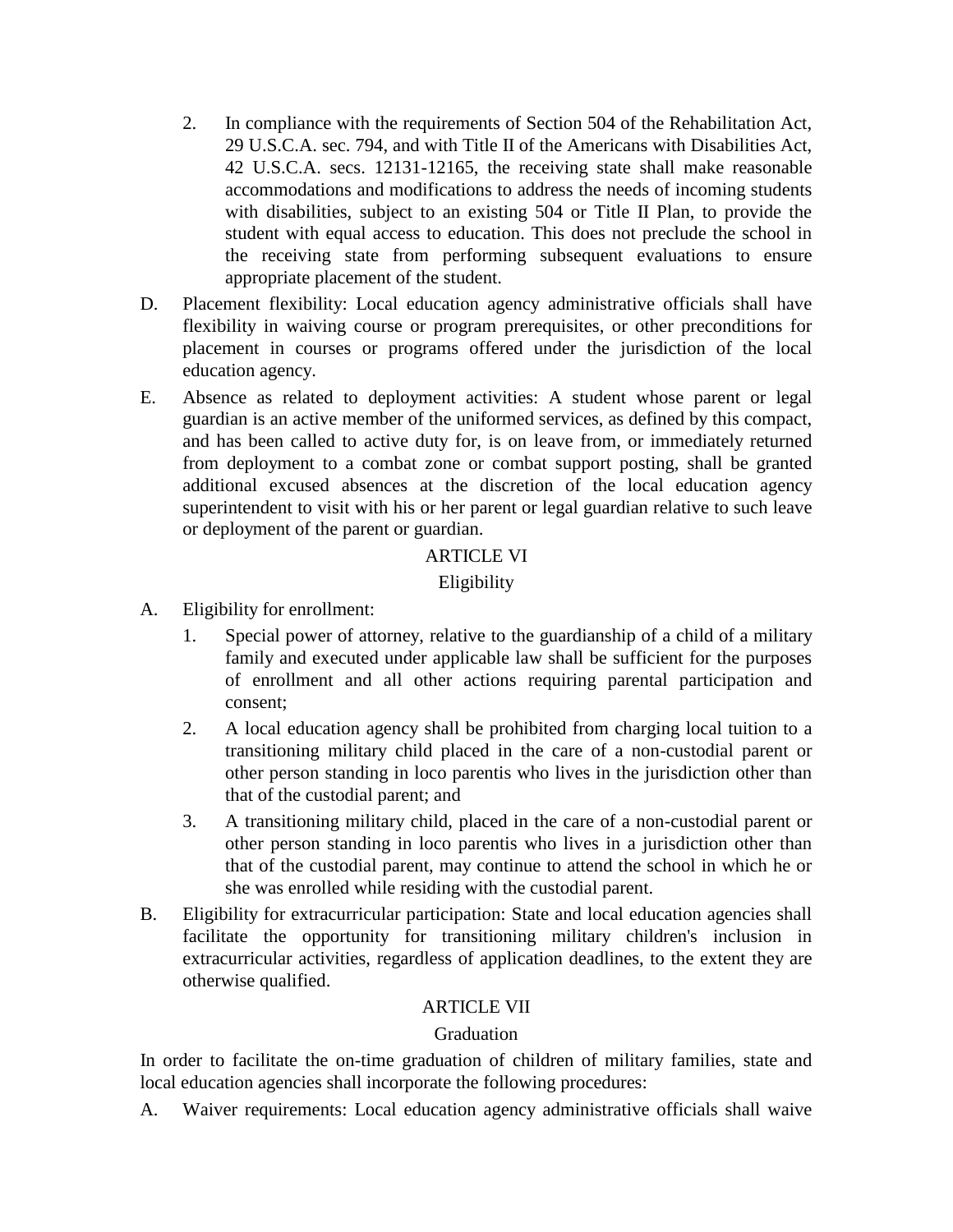specific courses required for graduation if similar course work has been satisfactorily completed in another local education agency or shall provide reasonable justification for denial. Should a waiver not be granted to a student who would qualify to graduate from the sending school, the local education agency shall provide alternative means of acquiring required coursework so that graduation may occur on time.

- B. Exit exams States shall accept:
	- 1. Exit or end-of-course exams required for graduation from the sending state;
	- 2. National norm-referenced achievement tests; or
	- 3. Alternative testing, in lieu of testing requirements for graduation in the receiving state.

In the event the above alternatives cannot be accommodated by the receiving state for a student transferring in his or her senior year, then the provisions of Article VII, C shall apply.

C. Transfers during senior year: Should a military student transferring at the beginning or during his or her senior year be ineligible to graduate from the receiving local education agency after all alternatives have been considered, the sending and receiving local education agencies shall ensure the receipt of diploma from the sending local education agency if the student meets the graduation requirements of the sending local education agency. In the event that one of the states in question is not a member of this compact, the member state shall use best efforts to facilitate the on-time graduation of the student in accordance with sections A and B of this Article.

# **ARTICLE VIII**

# State Coordination

- A. Each member state shall, through the creation of a State Council or use of an existing body or board, provide for the coordination among its agencies of government, local education agencies, and military installations concerning the state's participation in, and compliance with, this compact and Interstate Commission activities. While each member state may determine the membership of its own State Council, its membership must include at least:
	- 1. The state superintendent of education;
	- 2. A superintendent of a school district with a high concentration of military children;
	- 3. A representative from a military installation;
	- 4. One legislative member each from the General Assembly's Senate and House of Representatives, to be chosen respectively by the President of the Senate and the Speaker of the House of Representatives. The respective leaders will then forward the names of their chosen members to the Governor. The members shall serve at the pleasure of the President and Speaker;
	- 5. One representative from the executive branch of government; and
	- 6. Other offices and stakeholder groups the State Council deems appropriate.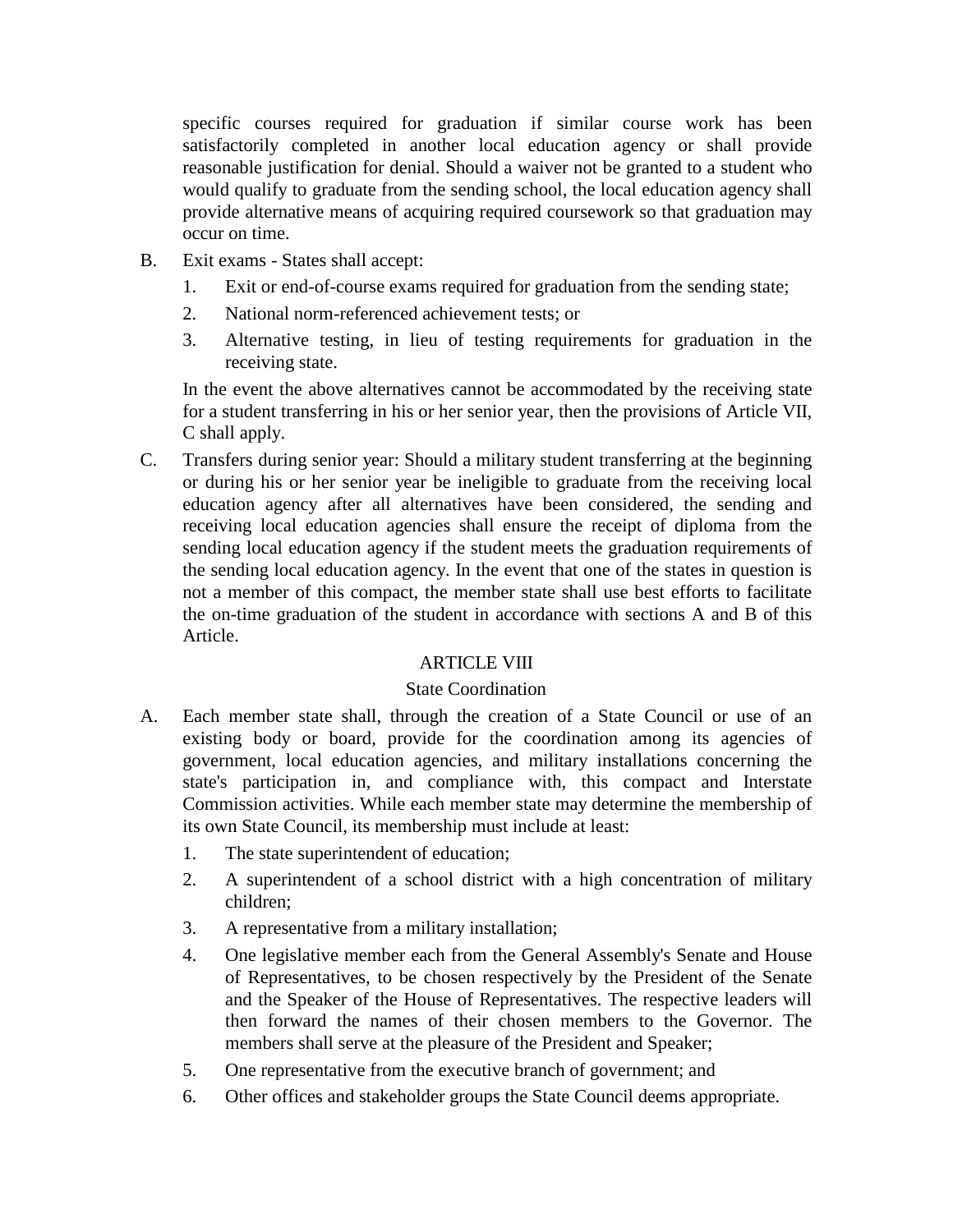A member state that does not have a school district deemed to contain a high concentration of military children may appoint a superintendent from another school district to represent local education agencies on the State Council.

- B. The State Council of each member state shall appoint or designate a military family education liaison to assist military families and the state in facilitating the implementation of this compact.
- C. The compact commissioner responsible for the administration and management of the state's participation in the compact shall be appointed by the Governor or as otherwise determined by each member state.
- D. The compact commissioner and the military family education liaison designated herein shall be ex-officio members of the State Council, unless either is already a voting member of the State Council.

#### ARTICLE IX

Interstate Commission on Educational Opportunity for Military Children

The member states hereby create the "Interstate Commission on Educational Opportunity for Military Children." The activities of the Interstate Commission are the formation of public policy and are a discretionary state function. The Interstate Commission shall:

- A. Be a body corporate and joint agency of the member states and shall have all the responsibilities, powers, and duties set forth herein, and such additional powers as may be conferred upon it by a subsequent concurrent action of the respective legislatures of the member states in accordance with the terms of this compact.
- B. Consist of one Interstate Commission voting representative from each member state who shall be that state's compact commissioner.
	- 1. Each member state represented at a meeting of the Interstate Commission is entitled to a vote.
	- 2. A majority of the total member states shall constitute a quorum for the transaction of business, unless a larger quorum is required by the bylaws of the Interstate Commission.
	- 3. A representative shall not delegate a vote to another member state. In the event the compact commissioner is unable to attend a meeting of the Interstate Commission, the Governor or State Council may delegate voting authority to another person from their state for a specified meeting.
	- 4. The bylaws may provide for meetings of the Interstate Commission to be conducted by telecommunication or electronic communication.
- C. Consist of ex-officio, non-voting representatives who are members of interested organizations. Such ex-officio members, as defined in the bylaws, may include but not be limited to members of the representative organizations of military family advocates, local education agency officials, parent and teacher groups, the U.S. Department of Defense, the Education Commission of the States, the Interstate Agreement on the Qualification of Educational Personnel, and other interstate compacts affecting the education of children of military members.
- D. Meet at least once each calendar year. The chairperson may call additional meetings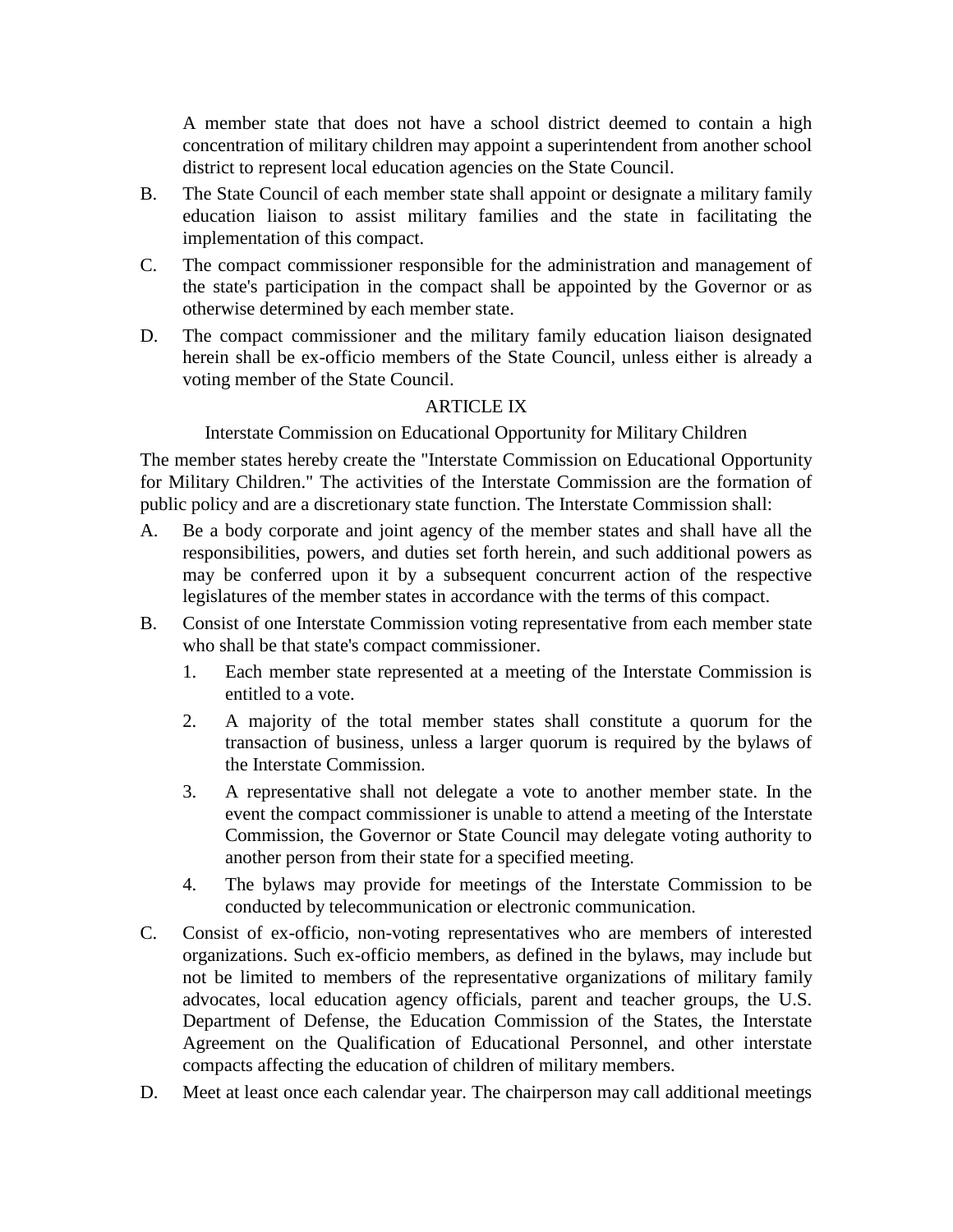and, upon the request of a simple majority of the member states, shall call additional meetings.

- E. Establish an executive committee, whose members shall include the officers of the Interstate Commission and such other members of the Interstate Commission as determined by the bylaws. Members of the executive committee shall serve a one (1) year term. Members of the executive committee shall be entitled to one (1) vote each. The executive committee shall have the power to act on behalf of the Interstate Commission, with the exception of rulemaking, during periods when the Interstate Commission is not in session. The executive committee shall oversee the day-to-day activities of the administration of the compact including enforcement and compliance with the provisions of the compact, its bylaws and rules, and other such duties as deemed necessary. The U.S. Department of Defense shall serve as an ex-officio, nonvoting member of the executive committee.
- F. Establish bylaws and rules that provide for conditions and procedures under which the Interstate Commission shall make its information and official records available to the public for inspection or copying. The Interstate Commission may exempt from disclosure information or official records to the extent they would adversely affect personal privacy rights or proprietary interests.
- G. Give public notice of all meetings and all meetings shall be open to the public, except as set forth in the rules or as otherwise provided in the compact. The Interstate Commission and its committees may close a meeting, or portion thereof, where it determines by two-thirds vote that an open meeting would be likely to:
	- 1. Relate solely to the Interstate Commission's internal personnel practices and procedures;
	- 2. Disclose matters specifically exempted from disclosure by federal and state statute;
	- 3. Disclose trade secrets or commercial or financial information which is privileged or confidential;
	- 4. Involve accusing a person of a crime, or formally censuring a person;
	- 5. Disclose information of a personal nature where disclosure would constitute a clearly unwarranted invasion of personal privacy;
	- 6. Disclose investigative records compiled for law enforcement purposes; or
	- 7. Specifically relate to the Interstate Commission's participation in a civil action or other legal proceeding.
- H. Certify, for a meeting or portion of a meeting closed pursuant to this provision, by the Interstate Commission's legal counsel or designee, that the meeting may be closed and in so doing reference each relevant exemptible provision. The Interstate Commission shall keep minutes which shall fully and clearly describe all matters discussed in a meeting and shall provide a full and accurate summary of actions taken, and the reasons therefore, including a description of the views expressed and the record of a roll call vote. All documents considered in connection with an action shall be identified in such minutes. All minutes and documents of a closed meeting shall remain under seal, subject to release by a majority vote or the Interstate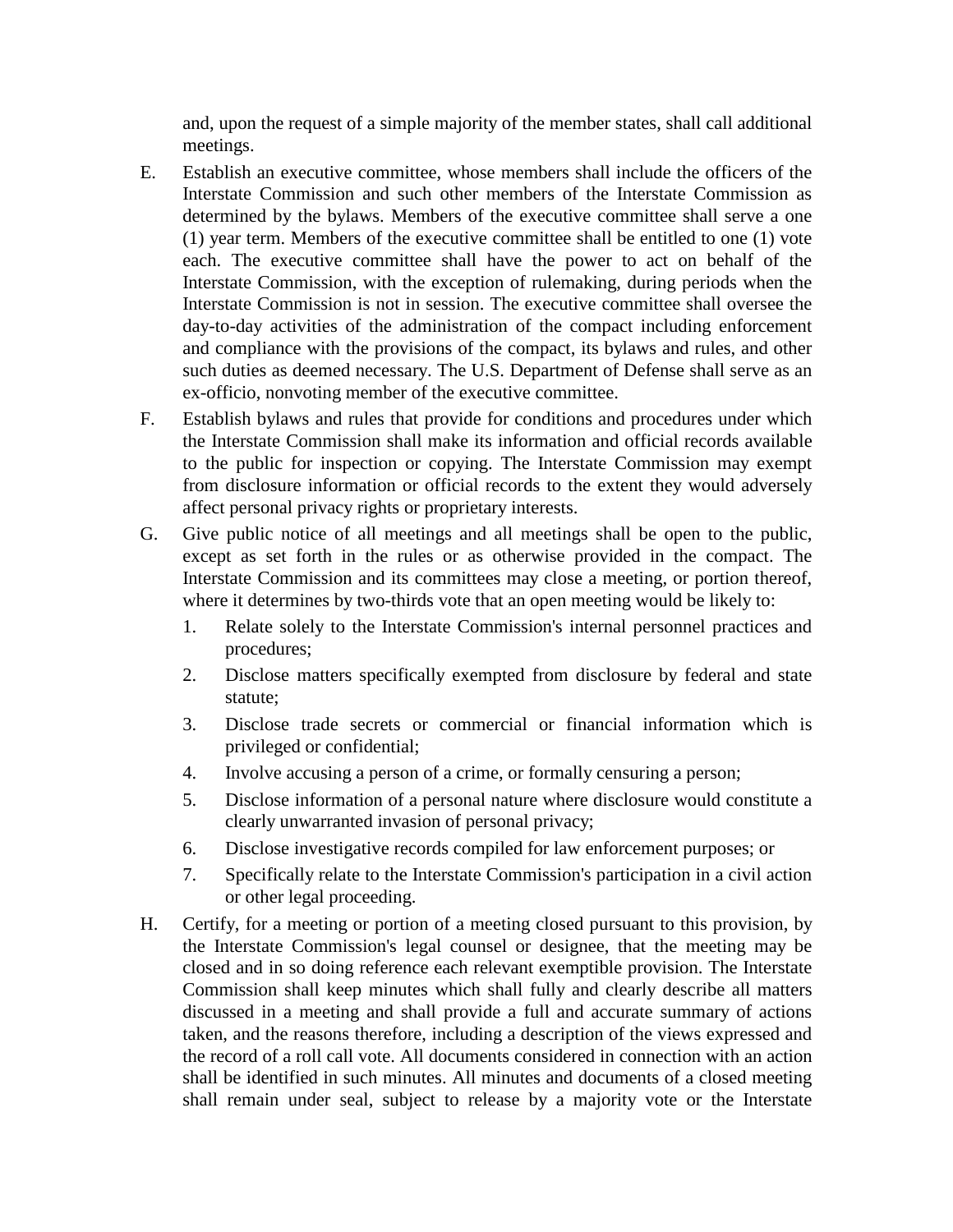Commission.

- I. Collect standardized data concerning the educational transition of the children of military families under this compact as directed through its rules which shall specify the data to be collected, the means of collection, and data exchange and reporting requirements. Such methods of data collection, exchange, and reporting shall, in so far as is reasonably possible, conform to current technology and coordinate its information functions with the appropriate custodian of records as identified in the bylaws and rules.
- J. Create a process that permits military officials, education officials, and parents to inform the Interstate Commission if and when there are alleged violations of the compact or its rules or when issues subject to the jurisdiction of the compact or its rules are not addressed by the state or local education agency. This subsection shall not be construed to create a private right of action against the Interstate Commission or any member state.

# **ARTICLE X**

## Powers and Duties of the Interstate Commission

The Interstate Commission shall have the following powers:

- A. To provide for dispute resolution among member states;
- B. To promulgate rules and take all necessary actions to effect the goals, purposes, and obligations as enumerated in this compact. The rules shall have the force and effect of statutory law and shall be binding in the compact states to the extent and in the manner provided in this compact;
- C. To issue, upon request of a member state, advisory opinions concerning the meaning or interpretation of the interstate compact, its bylaws, rules, and actions;
- D. To enforce compliance with the compact provisions, the rules promulgated by the Interstate Commission, and the bylaws, using all necessary and proper means, including but not limited to the use of judicial process;
- E. To establish and maintain offices which shall be located within one or more of the member states;
- F. To purchase and maintain insurance and bonds;
- G. To borrow, accept, hire, or contract for services of personnel;
- H. To establish and appoint committees including but not limited to an executive committee as required by Article IX, Section E, which shall have the power to act on behalf of the Interstate Commission in carrying out its powers and duties hereunder;
- I. To elect or appoint such officers, attorneys, employees, agents, or consultants and to fix their compensation, define their duties and determine their qualifications to establish the Interstate Commission's personnel policies and programs relating to conflicts of interest, rates of compensation, and qualifications of personnel;
- J. To accept any and all donations and grants of money, equipment, supplies, materials, and services, and to receive, utilize, and dispose of them;
- K. To lease, purchase, accept contributions or donations of, or otherwise to own, hold,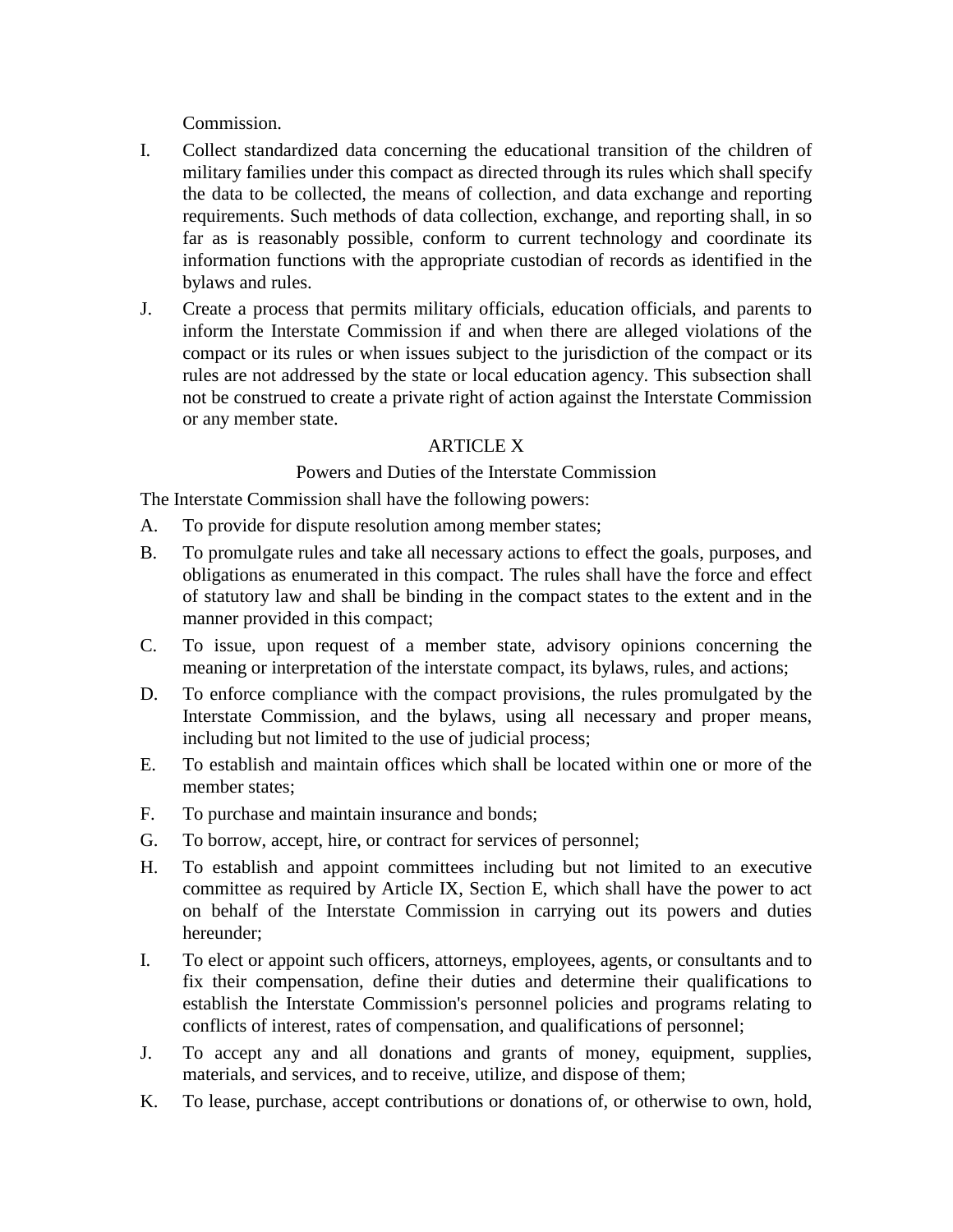improve, or use any property, whether real, personal, or mixed;

- L. To sell, convey, mortgage, pledge, lease, exchange, abandon, or otherwise dispose of any property, whether real, personal, or mixed;
- M. To establish a budget and make expenditures;
- N. To adopt a seal and bylaws governing the management and operation of the Interstate Commission;
- O. To report annually to the legislatures, governors, judiciary, and state councils of the member states concerning the activities of the Interstate Commission during the preceding year. Such reports shall also include any recommendations that may have been adopted by the Interstate Commission;
- P. To coordinate education, training and public awareness regarding the compact, its implementation, and operation for officials and parents involved in such activity;
- Q. To establish uniform standards for the reporting, collecting, and exchanging of data;
- R. To maintain corporate books and records in accordance with the bylaws;
- S. To perform such functions as may be necessary or appropriate to achieve the purposes of this compact; and
- T. To provide for the uniform collection and sharing of information between and among member states, schools, and military families under this compact.

# ARTICLE XI

# Organization and Operation of the Interstate Commission

- A. The Interstate Commission shall, by a majority of the members present and voting, within twelve (12) months after the first Interstate Commission meeting, adopt bylaws to govern its conduct as may be necessary or appropriate to carry out the purposes of the compact, including but not limited to:
	- 1. Establishing the fiscal year of the Interstate Commission;
	- 2. Establishing an executive committee and such other committees as may be necessary;
	- 3. Providing for the establishment of committees and for governing any general or specific delegation of authority or function of the Interstate Commission;
	- 4. Providing reasonable procedures for calling and conducting meetings of the Interstate Commission and ensuring reasonable notice of each such meeting;
	- 5. Establishing the titles and responsibilities of the offices and staff of the Interstate Commission;
	- 6. Providing a mechanism for concluding the operations of the Interstate Commission and the return of surplus funds that may exist upon the termination of the compact after the payment and reserving of all of its debts and obligations; and
	- 7. Providing "start up" rules for initial administration of the compact.
- B. The Interstate Commission shall, by a majority of the members, elect annually from among its members a chairperson, a vice-chairperson, and a treasurer, each of whom shall have such authority and duties as may be specified in the bylaws. The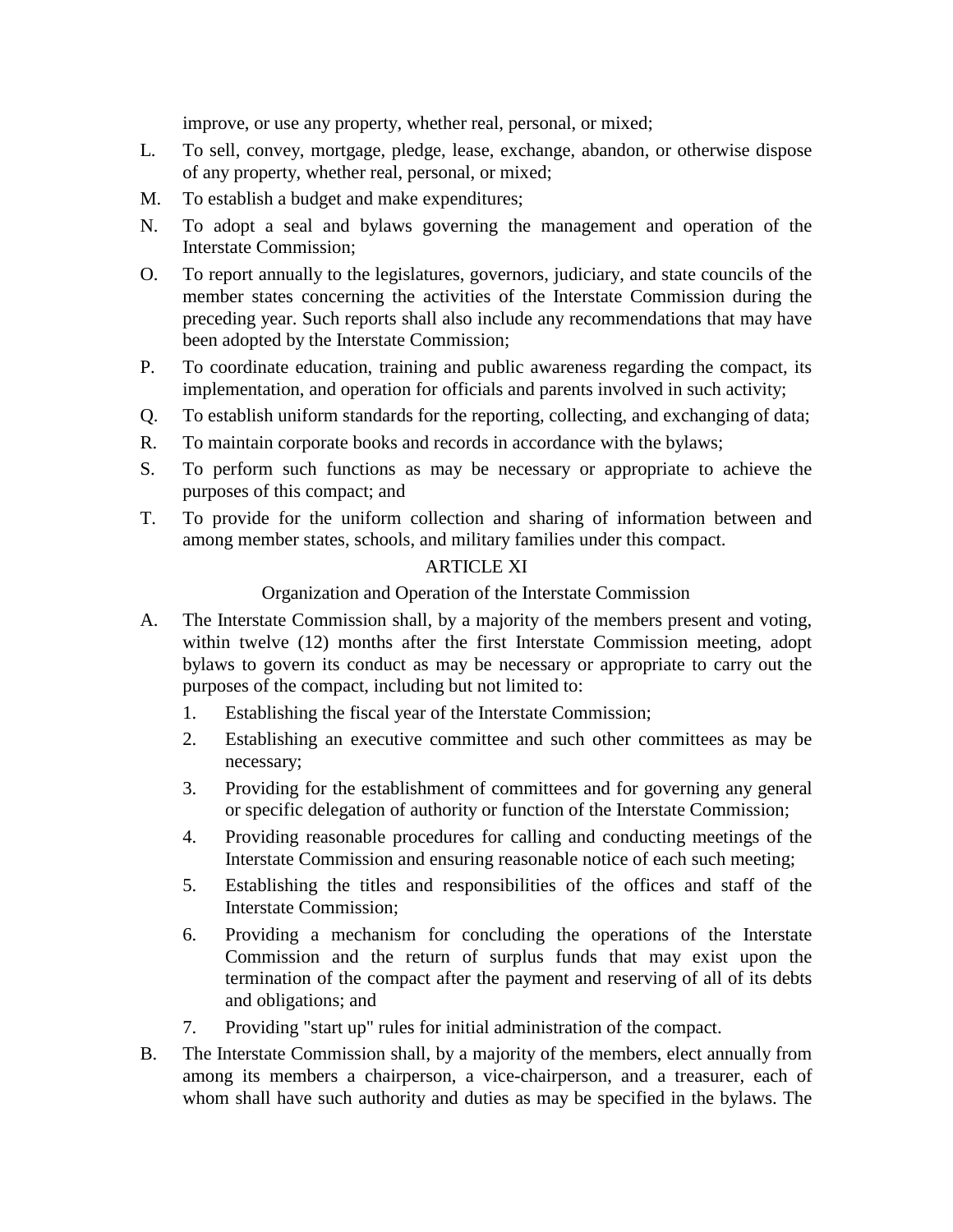chairperson, or in the chairperson's absence or disability, the vice-chairperson, shall preside at all meetings of the Interstate Commission. The officers so elected shall serve without compensation or remuneration from the Interstate Commission; provided that, subject to the availability of budgeted funds, the officers shall be reimbursed for ordinary and necessary costs and expenses incurred by them in the performance of their responsibilities as officers of the Interstate Commission.

- C. Executive Committee, Officers, and Personnel:
	- 1. The executive committee shall have authority and duties as may be set forth in the bylaws, including but not limited to:
		- a. Managing the affairs of the Interstate Commission in a manner consistent with the bylaws and purposes of the Interstate Commission;
		- b. Overseeing an organizational structure within, and appropriate procedures for, the Interstate Commission to provide for the creation of rules, operating procedures, and administrative and technical support functions; and
		- c. Planning, implementing, and coordinating communications and activities with other state, federal, and local government organizations in order to advance the goals of the Interstate Commission.
	- 2. The executive committee may, subject to the approval of the Interstate Commission, appoint or retain an executive director for such period, upon such terms and conditions, and for such compensation, as the Interstate Commission may deem appropriate. The executive director shall serve as secretary to the Interstate Commission, but shall not be a member of the Interstate Commission. The executive director shall hire and supervise such other persons as may be authorized by the Interstate Commission.
- D. The Interstate Commission's executive director and its employees shall be immune from suit and liability, either personally or in their official capacity, for a claim for damage to or loss of property or personal injury or other civil liability caused or arising out of or relating to an actual or alleged act, error, or omission that occurred, or that such person had a reasonable basis for believing occurred, within the scope of Interstate Commission employment, duties, or responsibilities; provided, that such person shall not be protected from suit or liability for damage, loss, injury, or liability caused by the intentional or willful and wanton misconduct of such person.
	- 1. The liability of the Interstate Commission's executive director and employees or Interstate Commission representatives, acting within the scope of such person's employment or duties for acts, errors, or omissions occurring within such person's state may not exceed the limits of liability set forth under the constitution and laws of that state for state officials, employees, and agents. The Interstate Commission is considered to be an instrumentality of the states for the purposes of any such action. Nothing in this subsection shall be construed to protect such person from suit or liability for damage, loss, injury, or liability caused by intentional or willful and wanton misconduct of such person.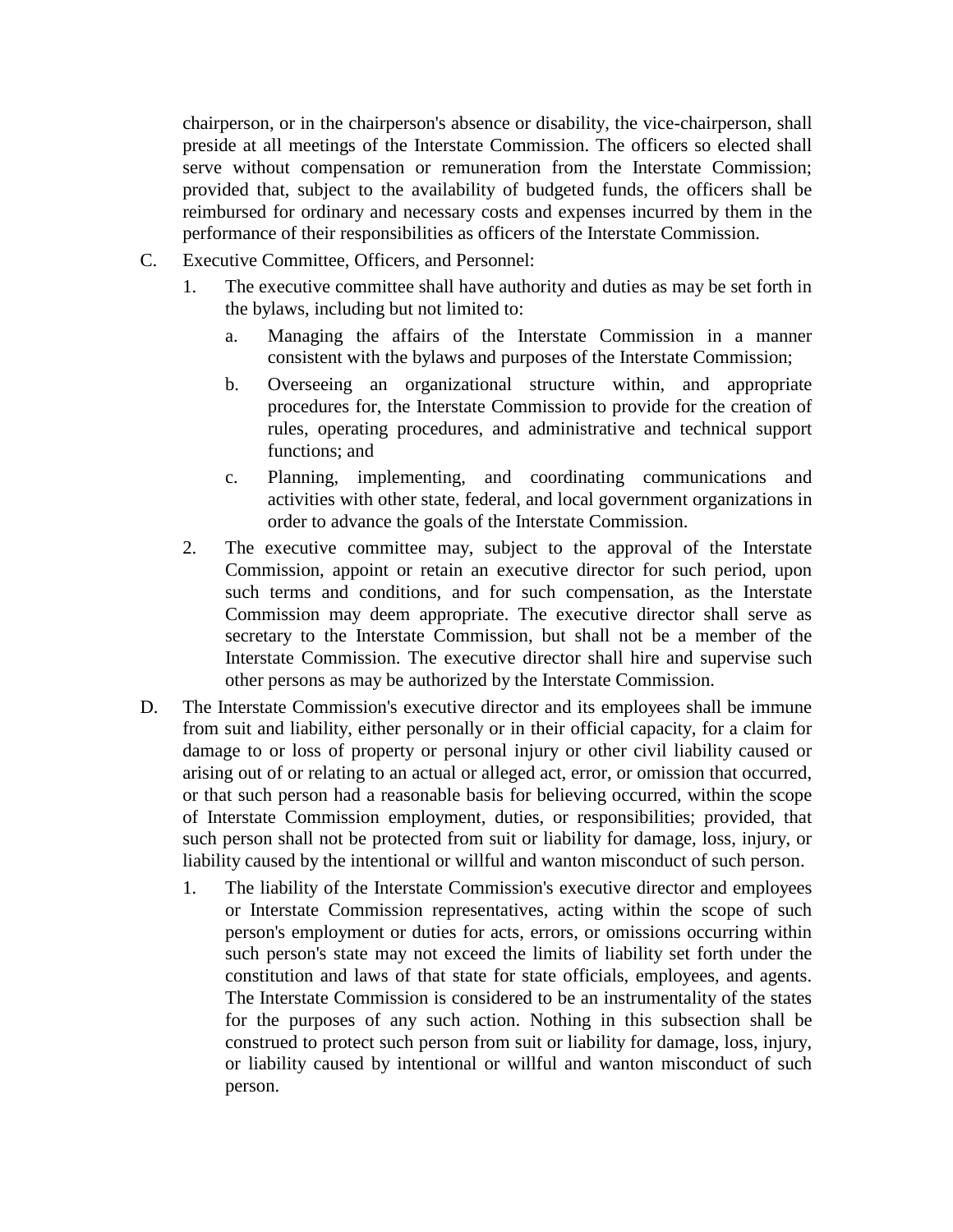- 2. The Interstate Commission shall defend the executive director and its employees and, subject to the approval of the Attorney General or other appropriate legal counsel of the member state represented by an Interstate Commission representative, shall defend such Interstate Commission representative in any civil action seeking to impose liability arising out of an actual or alleged act, error, or omission that occurred within the scope of Interstate Commission employment, duties, or responsibilities, or that the defendant had a reasonable basis for believing occurred within the scope of the Interstate Commission employment, duties, or responsibilities, provided that the actual or alleged act, error, or omission did not result from intentional or willful and wanton misconduct on the part of such persons.
- 3. To the extent not covered by the state involved, member state, or the Interstate Commission, the representatives or employees of the Interstate Commission shall be held harmless in the amount of a settlement or judgment, including attorney's fees and costs, obtained against such persons arising out of an actual or alleged act, error, or omission that occurred within the scope of Interstate Commission employment, duties, or responsibilities, or that such persons had a reasonable basis for believing occurred within the scope of Interstate Commission employment, duties, or responsibilities, provided that the actual or alleged act, error, or omission did not result from intentional or willful and wanton misconduct on the part of such persons.

# ARTICLE XII

## Rulemaking Functions of the Interstate Commission

- A. Rulemaking Authority: The Interstate Commission shall promulgate reasonable rules in order to effectively and efficiently achieve the purposes of this compact. Notwithstanding the foregoing, in the event the Interstate Commission exercises its rulemaking authority in a manner that is beyond the scope of the purposes of this Act, or the powers granted hereunder, then such an action by the Interstate Commission shall be invalid and have no force or effect.
- B. Rulemaking Procedure: Rules shall be made pursuant to a rulemaking process that substantially conforms to the "Model State Administrative Procedure Act," of 1981, Uniform Laws Annotated, Vol. 15, p.1 (2000) as amended, as may be appropriate to the operations of the Interstate Commission.
- C. Not later than thirty (30) days after a rule is promulgated, any person may file a petition for judicial review of the rule; provided, that the filing of such a petition shall not stay or otherwise prevent the rule from becoming effective unless the court finds that the petitioner has a substantial likelihood of success. The court shall give deference to the actions of the Interstate Commission consistent with applicable law and shall not find the rule to be unlawful if the rule represents a reasonable exercise of the Interstate Commission's authority.
- D. If a majority of the legislatures of the compacting states rejects a Rule by enactment of a statute or resolution in the same manner used to adopt the compact, then such rule shall have no further force and effect in any compacting state.

# ARTICLE XIII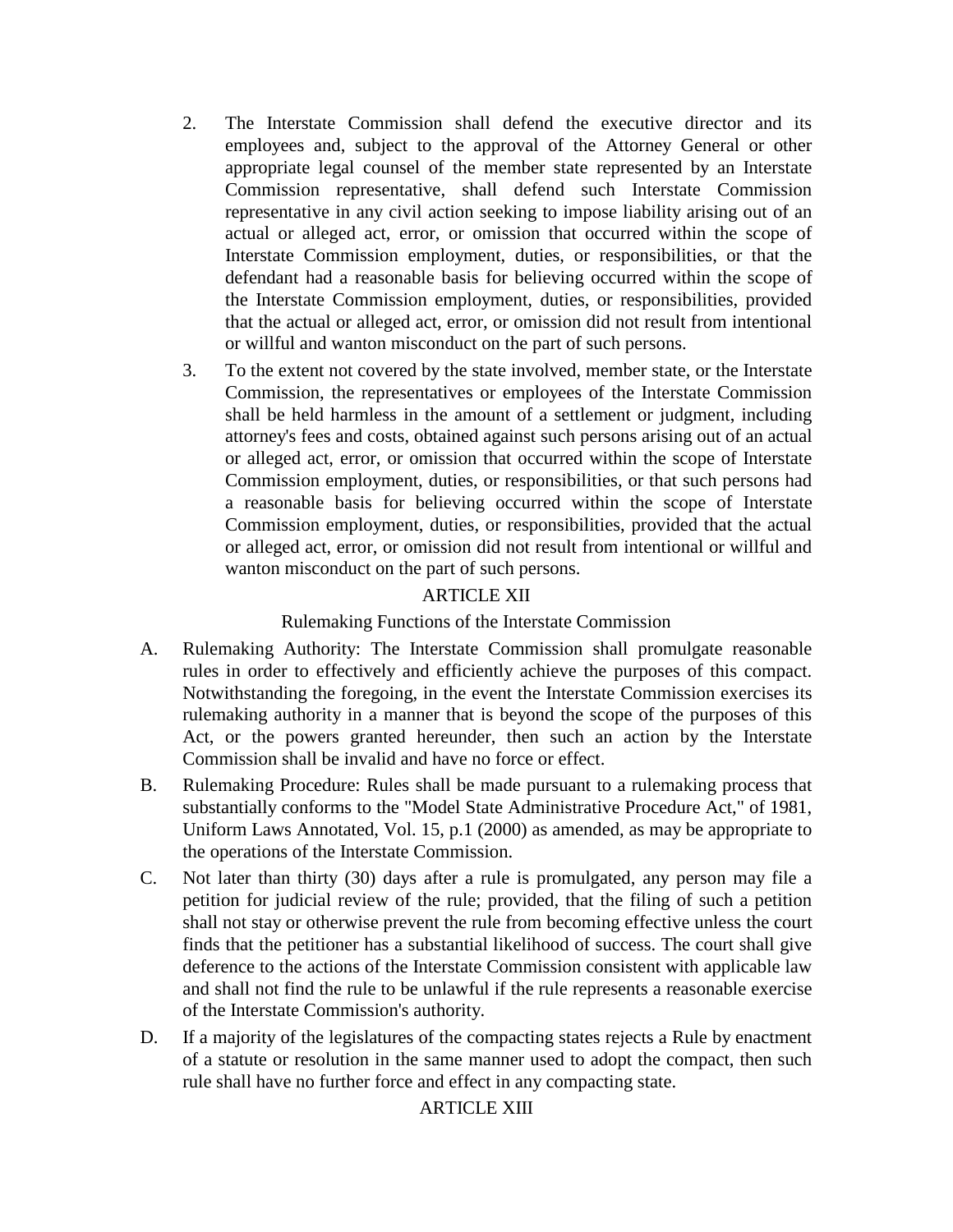## Oversight, Enforcement, and Dispute Resolution

- A. Oversight:
	- 1. The executive, legislative, and judicial branches of state government in each member state shall enforce this compact and shall take all actions necessary and appropriate to effectuate the compact's purposes and intent. The provisions of this compact and the rules promulgated hereunder shall have standing as statutory law.
	- 2. All courts shall take judicial notice of the compact and the rules in any judicial or administrative proceeding in a member state pertaining to the subject matter of this compact which may effect the powers, responsibilities, or actions of the Interstate Commission.
	- 3. The Interstate Commission shall be entitled to receive all service of process in any such proceeding, and shall have standing to intervene in the proceeding for all purposes. Failure to provide service of process to the Interstate Commission shall render a judgment or order void as to the Interstate Commission, this compact, or promulgated rules.
- B. Default, Technical Assistance, Suspension, and Termination If the Interstate Commission determines that a member state has defaulted in the performance of its obligations or responsibilities under this compact, the bylaws, or promulgated rules, the Interstate Commission shall:
	- 1. Provide written notice to the defaulting state and other member states of the nature of default, the means of curing the default, and any action taken by the Interstate Commission. The Interstate Commission shall specify the conditions by which the defaulting state must cure its default; and
	- 2. Provide remedial training and specific technical assistance regarding the default.
	- 3. If the defaulting state fails to cure the default, the defaulting state shall be terminated from the compact upon an affirmative vote of a majority of the member states and all rights, privileges, and benefits conferred by this compact shall be terminated from the effective date of termination. A cure of the default does not relieve the offending state of obligations or liabilities incurred during the period of default.
	- 4. Suspension or termination of membership in the compact shall be imposed only after all other means of securing compliance have been exhausted. Notice of intent to suspend or terminate shall be given by the Interstate Commission to the Governor, the majority and minority leaders of the defaulting state's legislature, and each of the member states.
	- 5. The state which has been suspended or terminated is responsible for all assessments, obligations, and liabilities incurred through the effective date of suspension or termination, including obligations the performance of which extends beyond the effective date of suspension or termination.
	- 6. The Interstate Commission shall not bear any costs relating to any state that has been found to be in default or which has been suspended or terminated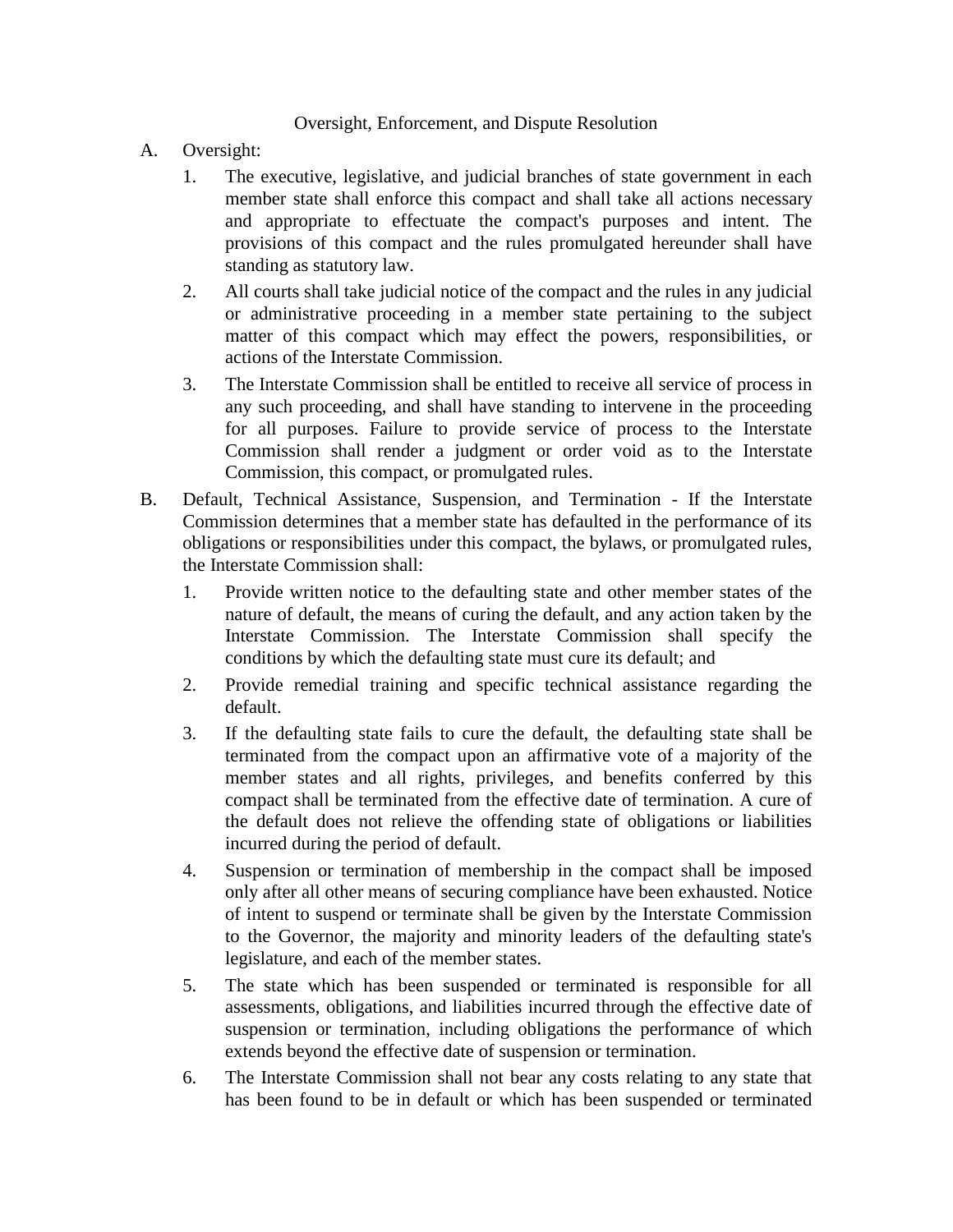from the compact unless otherwise mutually agreed upon in writing between the Interstate Commission and the defaulting state.

- 7. The defaulting state may appeal the action of the Interstate Commission by petitioning the U.S. District Court for the District of Columbia or the federal district where the Interstate Commission has its principal offices. The prevailing party shall be awarded all costs of such litigation, including reasonable attorney's fees.
- C. Dispute Resolution:
	- 1. The Interstate Commission shall attempt, upon the request of a member state, to resolve disputes which are subject to the compact and which may arise among member states and between member and non-member states.
	- 2. The Interstate Commission shall promulgate a rule providing for both mediation and binding dispute resolution for disputes as appropriate.
- D. Enforcement:
	- 1. The Interstate Commission, in the reasonable exercise of its discretion, shall enforce the provisions and rules of this compact.
	- 2. The Interstate Commission may by majority vote of the members initiate legal action in the United States District Court for the District of Columbia or, at the discretion of the Interstate Commission, in the federal district where the Interstate Commission has its principal offices, to enforce compliance with the provisions of the compact, its promulgated rules, and bylaws against a member state in default. The relief sought may include both injunctive relief and damages. In the event judicial enforcement is necessary the prevailing party shall be awarded all costs of such litigation, including reasonable attorney's fees.
	- 3. The remedies herein shall not be the exclusive remedies of the Interstate Commission. The Interstate Commission may avail itself of any other remedies available under state law or the regulation of a profession.

# ARTICLE XIV

# Financing of the Interstate Commission

- A. The Interstate Commission shall pay, or provide for the payment of, the reasonable expenses of its establishment, organization, and ongoing activities.
- B. The Interstate Commission may levy on and collect an annual assessment from each member state to cover the cost of the operations and activities of the Interstate Commission and its staff, which must be in a total amount sufficient to cover the Interstate Commission's annual budget as approved each year. The aggregate annual assessment amount shall be allocated based upon a formula to be determined by the Interstate Commission, which shall promulgate a rule binding upon all member states.
- C. The Interstate Commission shall not incur obligations of any kind prior to securing the funds adequate to meet the same; nor shall the Interstate Commission pledge the credit of any of the member states except by and with the authority of the member state.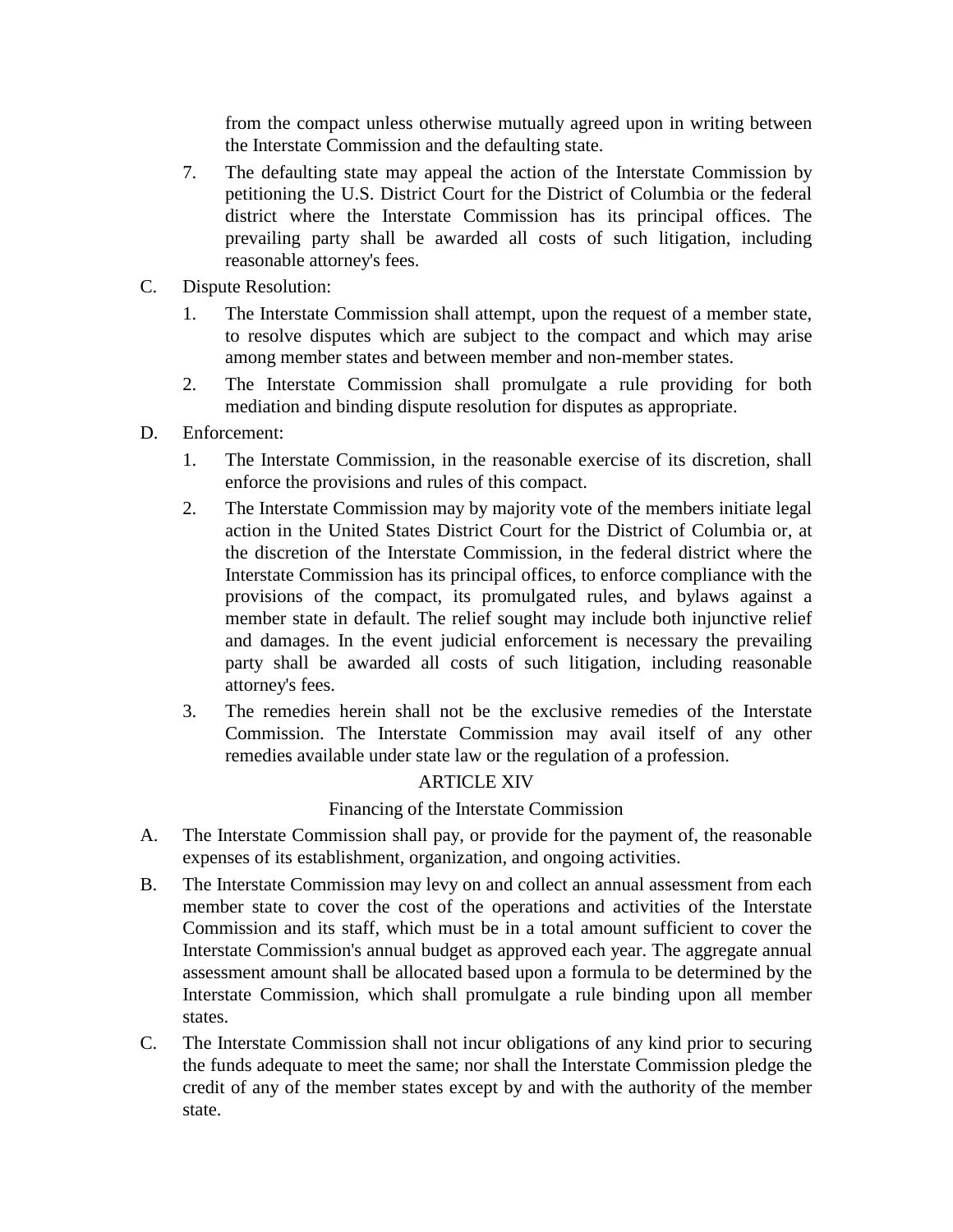D. The Interstate Commission shall keep accurate accounts of all receipts and disbursements. The receipts and disbursements of the Interstate Commission shall be subject to the audit and accounting procedures established under its bylaws. However, all receipts and disbursements of funds handled by the Interstate Commission shall be audited yearly by a certified or licensed public accountant and the report of the audit shall be included in and become part of the annual report of the Interstate Commission.

# ARTICLE XV

## Member States, Effective Date, and Amendment

- A. Any state is eligible to become a member state.
- B. The compact shall become effective and binding upon legislative enactment of the compact into law by no less than ten (10) of the states. The effective date shall be no earlier than December 1, 2007. Thereafter it shall become effective and binding as to any other member state upon enactment of the compact into law by that state. The governors of non-member states or their designees shall be invited to participate in the activities of the Interstate Commission on a non-voting basis prior to adoption of the compact by all states.
- C. The Interstate Commission may propose amendments to the compact for enactment by the member states. No amendment shall become effective and binding upon the Interstate Commission and the member states unless and until it is enacted into law by unanimous consent of the member states.

## ARTICLE XVI

#### Withdrawal and Dissolution

- A. Withdrawal:
	- 1. Once effective, the compact shall continue in force and remain binding upon each and every member state, provided that a member state may withdraw from the compact by specifically repealing the statute which enacted the compact into law.
	- 2. Withdrawal from this compact shall be by the enactment of a statute repealing the same, but shall not take effect until one (1) year after the effective date of such statute and until written notice of the withdrawal has been given by the withdrawing state to the Governor of each other member state jurisdiction.
	- 3. The withdrawing state shall immediately notify the chairperson of the Interstate Commission in writing upon the introduction of legislation repealing this compact in the withdrawing state. The Interstate Commission shall notify the other member states of the withdrawing state's intent to withdraw within sixty (60) days of its receipt thereof.
	- 4. The withdrawing state is responsible for all assessments, obligations, and liabilities incurred through the effective date of withdrawal, including obligations the performance of which extends beyond the effective date of withdrawal.
	- 5. Reinstatement following withdrawal of a member state shall occur upon the withdrawing state reenacting the compact or upon such later date as